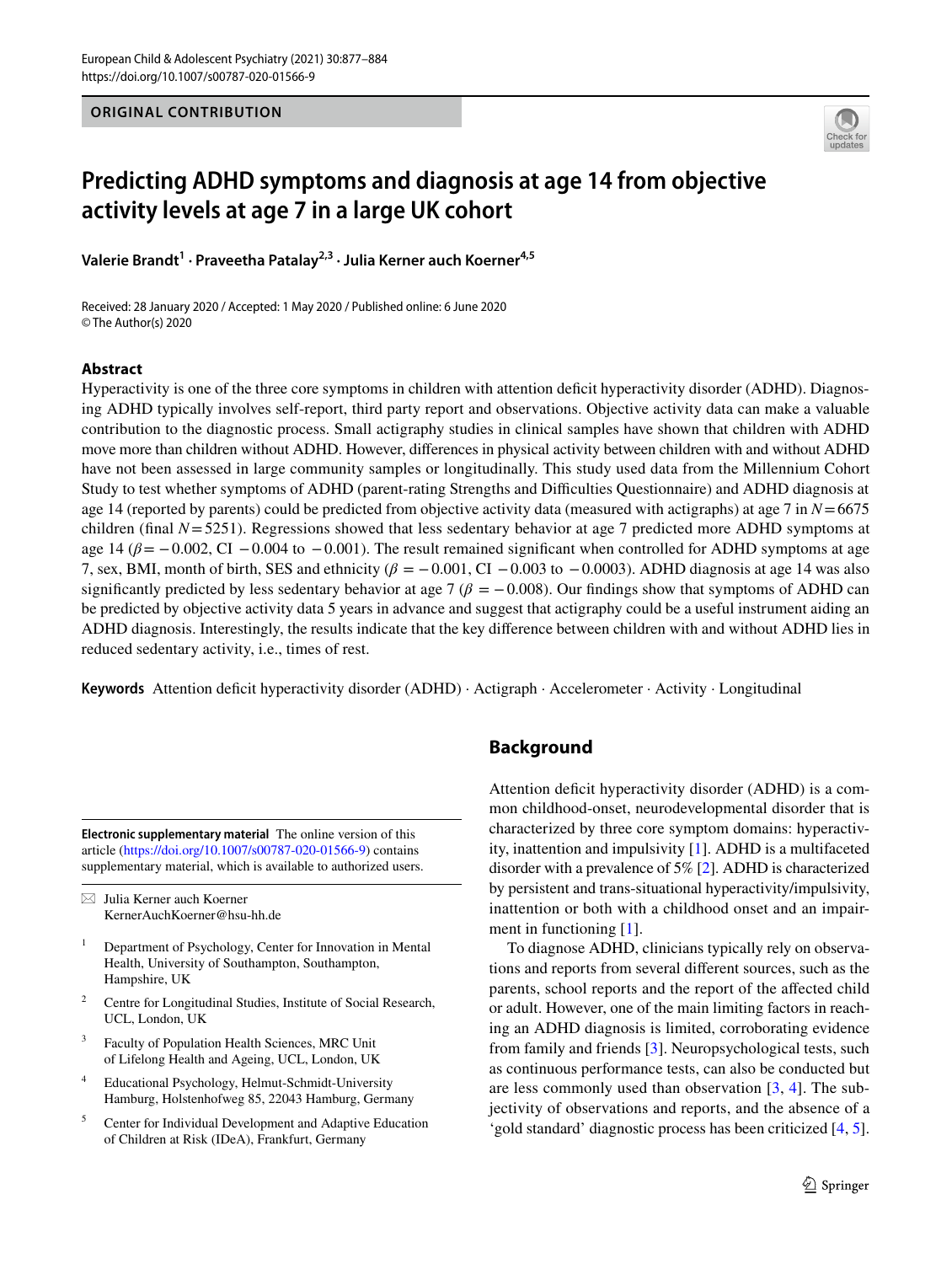The diagnostic process is currently subjective, rather lengthy and there is no internationally agreed upon recommendation about which combination of measures should be used [\[4](#page-6-3)].

A few objective measures can be used to aid the diagnostic process and assess symptom domains in ADHD, such as continuous performance tests and actigraphy. Continuous performance tests can assess attention and impulsivity and could potentially aid a clinical diagnosis, although evidence is somewhat mixed [\[4](#page-6-3)]. The usefulness of continuous performance tests can be improved by assessing activity levels in addition [[6,](#page-6-5) [7\]](#page-6-6). The QbTest (Qbtech Ltd), for instance, uses infrared motion analysis during a computerized continuous performance tests to detect motor activity during the test and has been developed to augment clinical diagnosis [\[8,](#page-6-7) [9](#page-6-8)]. While the Qb test assesses activity in a clinical setting, actigraphs can assess activity levels objectively in everyday life and can record long stretches of time.

Actigraphy is a non-invasive, objective measure of physical activity. Actigraphs are worn on the body and record motor activity. A number of smaller studies have found that children with ADHD have a higher activity level than controls [[10](#page-6-9)–[13\]](#page-6-10), while one study found no group diference [\[14](#page-6-11)]. Children with ADHD displayed higher levels of activity during a day of clinical assessment compared to control children [\[10\]](#page-6-9); they showed increased activity compared to control children during 3 h in school, particularly in art class [[11](#page-6-12)], and during a stop-signal task, a choice task and a control task [[12](#page-6-13)]. Children with ADHD were also more active than psychiatric patients without ADHD and healthy controls [[13\]](#page-6-10). Twelve boys with ADHD were given dextroamphetamines on and off for 4 weeks and were monitored 24 h a day. The results show decreased activity levels under dextroamphetamines compared to placebo during daytime and increased levels during nighttime [\[15](#page-6-14)]. Diferences in activity levels across the diferent ADHD subtypes were not found [[16\]](#page-6-15). For a review see [\[17\]](#page-6-16). Adolescents, who had been diagnosed with ADHD in childhood, showed more activity than controls independent of whether they still met criteria for ADHD or not [\[18\]](#page-6-17).

A line of studies has shown that increased activity level ratings in infancy positively predict ADHD symptoms in later childhood [[19](#page-6-18)[–22\]](#page-6-19). Studies using objective measures did not fnd that movement-related parameters in infancy predicted ADHD in childhood [[20,](#page-6-20) [23\]](#page-6-21). It was suggested that this may be due to the short time frame these measures captured on a single day [[20\]](#page-6-20) and data was recorded in an unfamiliar, experimental setting. Furthermore, diferent movement parameters that can be inferred from actigraphy data, such as the amount of sedentary activity or time spent in vigorous activity, have not been explored [[24\]](#page-6-22).

Moreover, objective measures of ADHD indicators can be helpful in assessing outcomes for intervention, in addition to ratings. For instance, a study using actigraphy data showed no beneficial effect of a behavioral school program on objective activity levels, while the program was judged as successful by teacher ratings [\[25\]](#page-6-23). A meta-analysis on the effect of methylphenidate on activity levels in children on the other hand found a signifcant reduction in objective activity levels after taking medication [\[26](#page-6-24)].

Diferences in physical activity between children with and without ADHD have only been assessed in relatively small, clinical samples, not community samples. The aim of this study was to assess whether objectively measured physical activity in childhood (at age 7) over 7 days can predict ADHD symptoms (continuous) and ADHD diagnosis in adolescence (at age 14) in a large, representative, longitudinal UK population-based cohort study [\[27](#page-6-25), [28](#page-6-26)].

# **Methods**

#### **Participants**

Participants are from the Millennium Cohort Study (MCS), [[29\]](#page-6-27) a UK birth cohort study of 19,517 individuals born at the start of the millennium (Sept. 2000–Jan. 2002) who have been assessed at six sweeps to date: 9 months, 3, 5, 7, 11 and 14 years. Greater details of the study design, variables and attrition can be found at: [https://cls.ucl.ac.uk/cls-studies/](https://cls.ucl.ac.uk/cls-studies/millennium-cohort-study/) [millennium-cohort-study/](https://cls.ucl.ac.uk/cls-studies/millennium-cohort-study/). Families were recruited via random sampling using all listed parents on the UK Child Beneft registers. [\[30](#page-6-28)] The sample is geographically clustered and is disproportionally stratifed to allow areas of minority (e.g., ethnic minorities and disadvantaged areas) to be suffciently represented. The MCS collects data on physical, socio-emotional, cognitive and behavioral development as the participants progress through childhood. Parents gave written informed consent for the participation in the study at each sweep. Cohort members gave verbal assent for wearing the accelerometers to collect the objective physical activity data.

Activity data were available from *N*=6675 children, aged 7. Data for all four activity indices and SDQ ADHD data at ages 7 and 14 was available for *N*=5251 children (descriptive data in Table [1](#page-2-0). Parents reported that *N*=74 children had been diagnosed with ADHD by the age of 14. Participants who had complete datasets had lower SDQ hyperactivity/inattention scores at age 7 and 14, lower moderate activity levels, and lower income (Table [2\)](#page-2-1). It is therefore possible that our analyses underestimate the association between hyperactivity/inattention and activity level.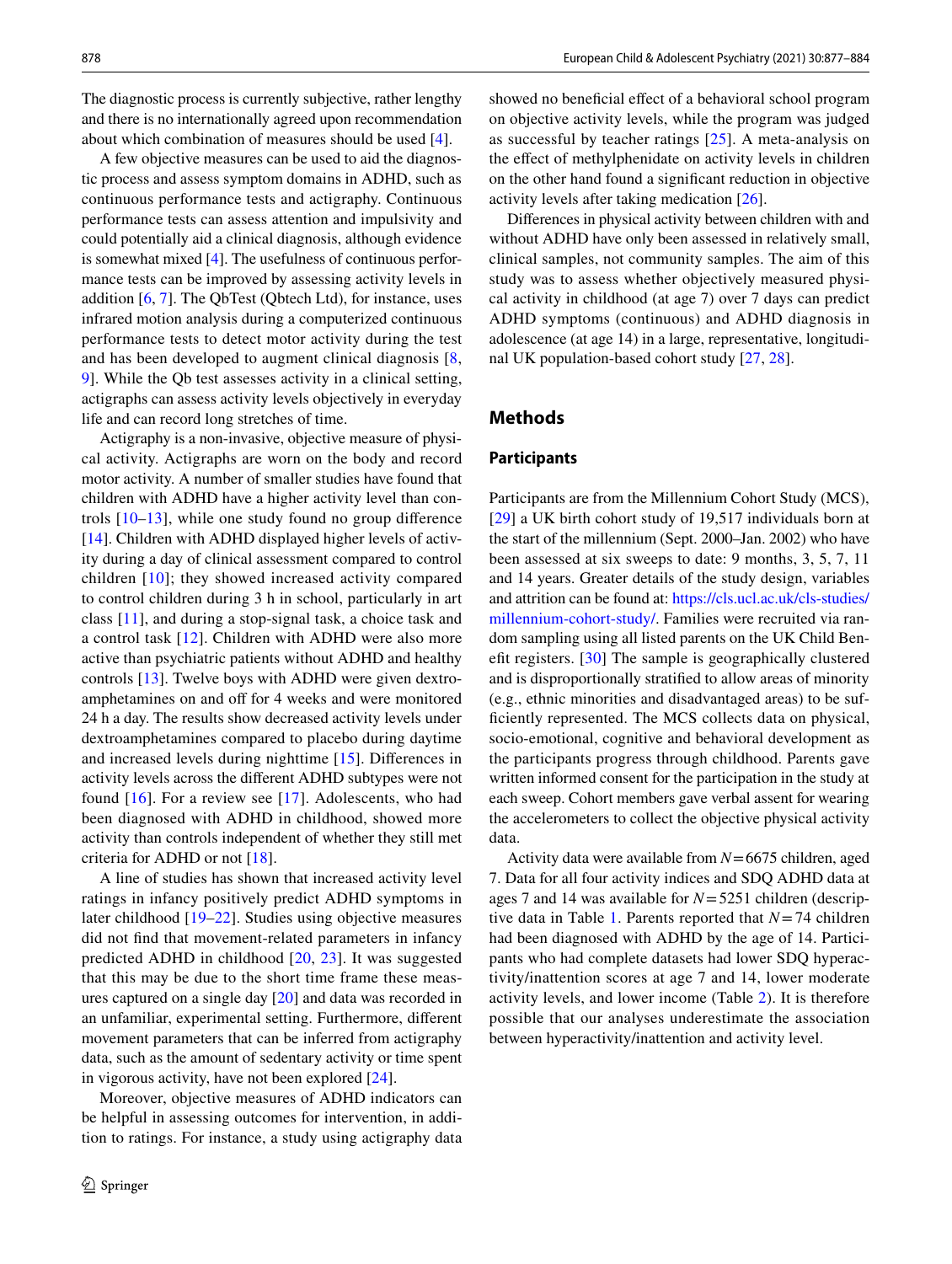<span id="page-2-0"></span>

| <b>Table 1</b> Descriptive SDQ |
|--------------------------------|
| hyperactivity/inattention      |
| subscale and activity data     |

|        | N    | SDQ hyp/inattention |             | Activity level in mins – Mean (SD) |          |          |          |  |  |
|--------|------|---------------------|-------------|------------------------------------|----------|----------|----------|--|--|
|        |      | Min-Max             | Mean $(SD)$ | Sedentary                          | Light    | Moderate | Vigorous |  |  |
| Age 7  | 5251 | $0 - 10$            | 3.22(2.42)  | 391 (66)                           | 281 (41) | 43(13)   | 20(11)   |  |  |
| Age 14 | 5251 | $0 - 10$            | 2.93(2.42)  |                                    |          |          |          |  |  |

The table shows minimum (Min) and maximum (Max) values reached for the SDQ hyperactivity/inattention subscale at ages 7 and 14, and means and standard deviations (SD) of the SDQ hyperactivity/inattention scale at ages 7 and 14 and all activity levels at age 7

<span id="page-2-1"></span>

|                | Table 2 Comparison between participants with complete and incom- |  |  |  |
|----------------|------------------------------------------------------------------|--|--|--|
| plete datasets |                                                                  |  |  |  |

|                             | Completeness | N    | Mean   | $\boldsymbol{t}$ | $\boldsymbol{p}$ |
|-----------------------------|--------------|------|--------|------------------|------------------|
| Age 7 SDQ                   | 1.00         | 5251 | 3.22   | $-5.69$          | < 0.001          |
|                             | 0.00         | 1120 | 3.67   |                  |                  |
| Age 14 SDQ                  | 1.00         | 5251 | 2.93   | $-3.90$          | < 0.001          |
|                             | 0.00         | 116  | 3.81   |                  |                  |
| Sedentary behavior          | 1.00         | 5251 | 390.61 | $-0.75$          | 0.455            |
|                             | 0.00         | 1257 | 392.21 |                  |                  |
| Light activity              | 1.00         | 5251 | 281.06 | $-0.57$          | 0.566            |
|                             | 0.00         | 1257 | 281.81 |                  |                  |
| Moderate activity           | 1.00         | 5251 | 42.83  | $-3.83$          | < 0.001          |
|                             | 0.00         | 1257 | 44.47  |                  |                  |
| Vigorous activity           | 1.00         | 5251 | 20.01  | $-1.16$          | 0.247            |
|                             | 0.00         | 1257 | 20.41  |                  |                  |
| Month of birth              | 1.00         | 5251 | 6.43   | $-0.76$          | 0.448            |
|                             | 0.00         | 1257 | 6.51   |                  |                  |
| Sex                         | 1.00         | 5251 | 1.50   | 0.69             | 0.490            |
|                             | 0.00         | 242  | 1.48   |                  |                  |
| NVQ highest aca-            | 1.00         | 4725 | 3.21   | 1.47             | 0.14             |
| demic level (all<br>sweeps) | 0.00         | 142  | 3.07   |                  |                  |
| OECD equalized              | 1.00         | 5190 | 400.09 | 9.29             | < 0.001          |
| income                      | 0.00         | 1242 | 332.91 |                  |                  |

Independent *t* tests between participants with complete and incomplete datasets;  $1 =$ complete dataset,  $0 =$ incomplete dataset

#### **Measures**

#### **ADHD symptoms and diagnosis**

The parent-rated subscale hyperactivity/inattention of the Strengths and Difficulties Questionnaire (SDQ; [\[31\]](#page-6-29), an internationally used and validated screening questionnaire to assess mental and behavioral strengths and difculties in 3–16-year-olds, was used at all measurement occasions to assess ADHD symptoms. The SDQ is widely used for measuring ADHD symptoms [[32\]](#page-6-30) and shows high correlations with other scales assessing ADHD symptoms as for instance the Conners Scale [[33\]](#page-6-31) or the Child Behaviour Checklist (CBCL; [[34](#page-6-32), [35\]](#page-6-33). The SDQ is better able to distinguish between children with and without ADHD than the CBCL

with 118 items (11 for attention problems) [[36](#page-7-0)]. The fiveitem inattention/hyperactivity subscale sums up the ratings of ADHD-related behavior and has good internal consistency (average Cronbach's  $\alpha$  = 0.87, maximum = 10 points). The items for the subscale are 'restless, overactive, cannot stay still for long', 'constantly fdgeting or squirming', 'easily distracted, concentration wanders', 'thinks things out before acting', 'sees tasks through to the end, good attention span'. Every item is rated on a three point Likert scale: 'not true' (0), 'somewhat true' (1) and 'certainly true' (2). Positively worded items are reverse-scored. The possible range is  $0-10$  ( $M = 3.2$  in the norm sample; [[37](#page-7-1)]. Parents carried out the assessment. ADHD diagnosis was also reported by the parents using the following item: 'Has a doctor or health professional ever told you that (sample child) had attention deficit hyperactivity disorder (ADHD)?'. *N* = 119 parents in the fnal sample gave information about ADHD medication at age 14. *N*=42 children were taking ADHD medication at age 14, but 77 were not.

#### **Actigraphy data**

Activity was recorded using the Actigraph GT1M uniaxial-accelerometer (Actigraph, Pensacola, Florida) and the ActiLife Lifestyle Monitoring System software version 3.2.11 (Actigraph, Pensacola, Florida). Children were instructed to wear the accelerometer around the hip for seven consecutive days during waking hours. Sampling epochs were every 15 s; activity data and step count were recorded [[38\]](#page-7-2). Four variables that were derived from the accelerometer data at age 7 included in the MCS dataset were used to predict ADHD symptoms at age 14 in this study: mean sedentary, light, moderate and vigorous activity. The variables refect the mean time spent engaging in sedentary, light, moderate and vigorous activity across all valid days, as measured by acceleration ([https://doc.ukdataservice.ac.uk/](https://doc.ukdataservice.ac.uk/doc/8156/mrdoc/pdf/mcs6_2018_accelerometer.pdf) [doc/8156/mrdoc/pdf/mcs6\\_2018\\_accelerometer.pdf](https://doc.ukdataservice.ac.uk/doc/8156/mrdoc/pdf/mcs6_2018_accelerometer.pdf)).

#### **Statistical analysis**

Several linear regression models were conducted in SPSS and compared, using  $R^2$  change. SDQ hyperactivity/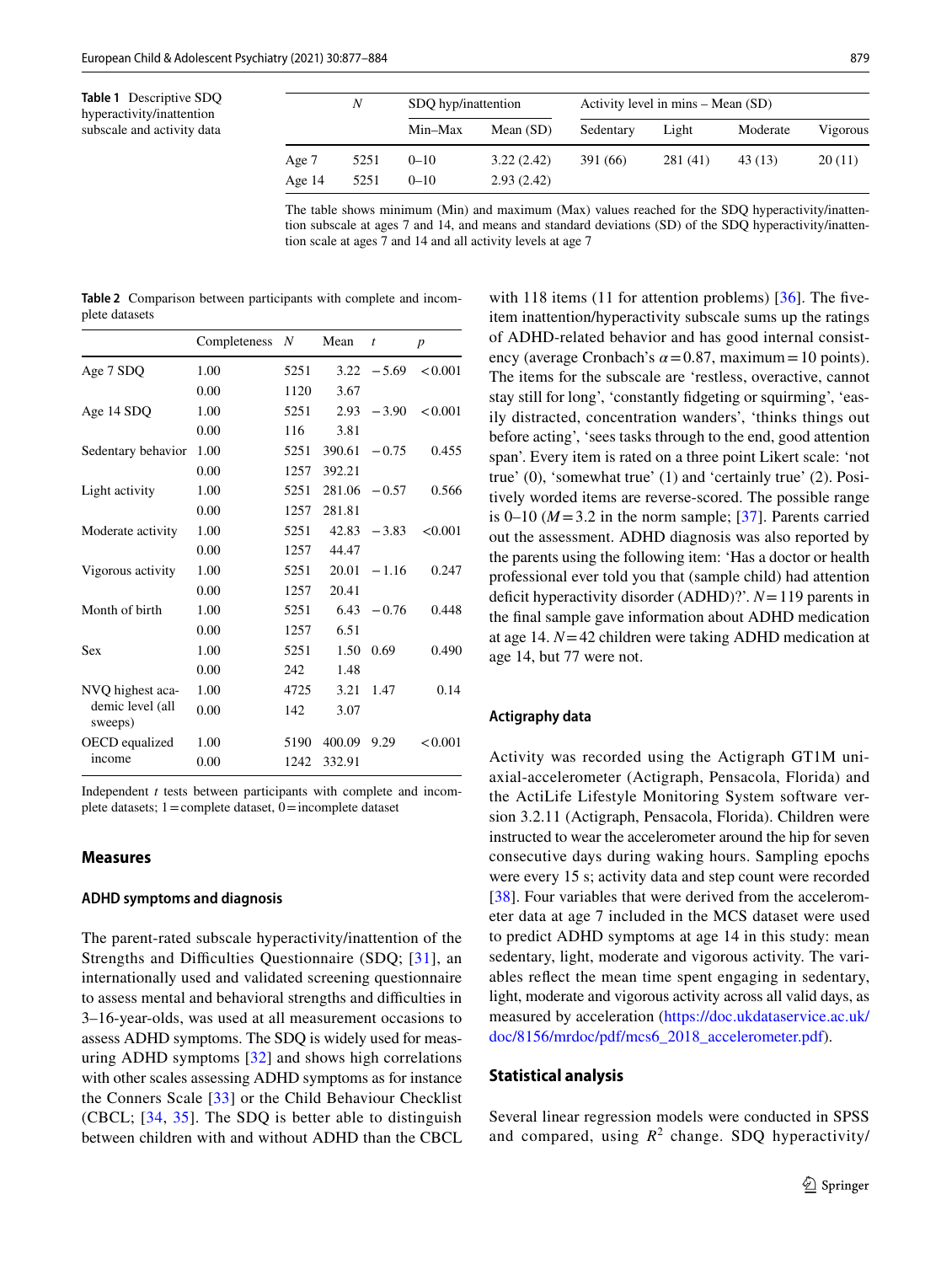inattention values at age 14 were predicted using linear regression with the four activity indicators as independent variables in model 1. Control predictors were entered gradually in consecutive models. In model 2, SDQ hyperactivity/inattention values at age 7 were entered as a control variable. Model 3 included sex, BMI at age 7 and 14, and month of birth (August = 12, September = 1), parental education across sweeps (parent education, excluding overseas education and "other" because it was unclear at what level they should be coded), parental income (OECD equivalised income) as an indicator of SES and ethnicity in addition. Due to the small number of parents giving information on medication intake for ADHD, we ran a separate, smaller model, predicting SDQ hyperactivity/inattention values at age 14 from the four movement parameters and hyperactivity/inattention values at age 7 (supplementary Table 1). Weights generated to account for both the sampling design of the Millennium Cohort Study and the smaller sample with accelerometry data were used to weight all analysis to obtain nationally representative estimates in all analysis.

Because of the low base rate of ADHD diagnosis in the sample (1.6%), a rare events logistic regression was conducted in R with ADHD diagnosis at age 14 as a dependent variable and the 4 activity indicators and sex as the independent variables.

## **Results**

The mean rating for SDQ hyperactivity/inattention declined from age  $7-14$  $7-14$  $7-14$  (see Table 1). The correlation between SDQ hyperactivity/inattention scales at age 7 and 14 was  $R(5251)=0.57$ ,  $p < 0.001$ . Correlations between SDQ hyperactivity/inattention at age 7 and the four activity indicators revealed a signifcant negative association between hyperactivity and sedentary activity  $R(6371) = -0.12$ ,  $p < 0.001$ , and positive associations between hyperactivity and light  $R(6371) = 0.12$ ,  $p < 0.001$ , moderate  $R(6371) = 0.15$ ,  $p < 0.001$  and vigorous  $R(6371) = 0.10$ ,  $p < 0.001$ .

An ADHD diagnosis at age 7 (*N*=68) was associated with significantly less sedentary behavior  $t(6476) = -2.55$ , *p*=0.011, *d* = −0.33; more light *t*(6476) 2.18, *p* = 0.029, *d*=0.28, moderate *t*(6476)=2.19, *p*=0.029, *d*=0.27 and *vigorous activity*  $t(6476) = 3.25$ *,*  $p = 0.001$ *,*  $d = 0.35$ *.* 

Regressions showed that sedentary behavior at age 7 negatively predicted hyperactivity/inattention at age 14 and that moderate activity at age 7 positively predicted hyperactivity/ inattention at age 14 (Table [3\)](#page-4-0). Sedentary behavior remained a signifcant predictor throughout all models. Additional signifcant predictors for hyperactivity/inattention at age 14 were hyperactivity/inattention at age 7, male sex, BMI at age 7 and 14, lower parental academic level, and lower SES.

Having mixed or Asian ethnicity was a negative predictors for hyperactivity/inattention at age 14.

#### **Predicting ADHD diagnosis from accelerometer data**

A rare events logistic binary regression showed that ADHD diagnosis at age 14 was signifcantly predicted by less sedentary behavior at age 7 and male sex (Table [4](#page-5-0)).

# **Discussion**

The results show that lower levels of sedentary activity during the day at age 7 can signifcantly predict symptoms of ADHD at age 14 over and above parent report. Furthermore, lower levels of sedentary behavior at age 7 can signifcantly predict an ADHD diagnosis at age 14. Approximately, 15–70% of children with ADHD continue to display ADHD symptoms in adolescence [\[39](#page-7-3), [40\]](#page-7-4). It was previously shown in 116 patients with an ADHD diagnosis that ADHD symptoms in adolescence can be predicted by parent-rated hyperactivity/impulsivity and inattention in childhood, comorbidities, SES, and mean activity level [[41\]](#page-7-5). Our results confrm these fndings in 5251 children from a large prospective national cohort. In contrast, studies predicting ADHD in childhood from objective movement parameters in infancy did not fnd this efect [[20,](#page-6-20) [23](#page-6-21)]. It is possible that these studies did not fnd this efect because they did not tap into movements long enough to measure reliably, or because they focused on activity, rather than sedentary behavior. Interestingly, our results reveal that lower levels of sedentary activity at age 7 were the main predictor for ADHD at age 14, rather than higher levels of vigorous activity. This efect became larger when controlling for intake of ADHD medication in a subsample. Taken together, objective movement parameters can explain approximately 4% of parent-rated ADHD symptoms 5 years later. The efect size appears rather small when compared to the 30% of explained variance in parent-rated ADHD symptoms at age 14 by parent-rated ADHD symptoms at age 7. However, activity measures are a very diferent type of assessment from parent reports and explain independent variance over and above parent report. It may be possible to use objective activity data, particularly regarding sedentary activity, to help inform ADHD diagnoses.

A test has already been developed, the QbTest, that can augment clinical diagnosis by assessing performance on a CPT and combining that with activity levels assessed via infrared camera. The test has been shown to diferentiate between ADHD and autism spectrum disorder [[8\]](#page-6-7) and can help with diagnostic decision making [\[9](#page-6-8)]. Compared to the QbTest, activity data were collected in a natural setting in this cohort, i.e., at home, on seven consecutive days. It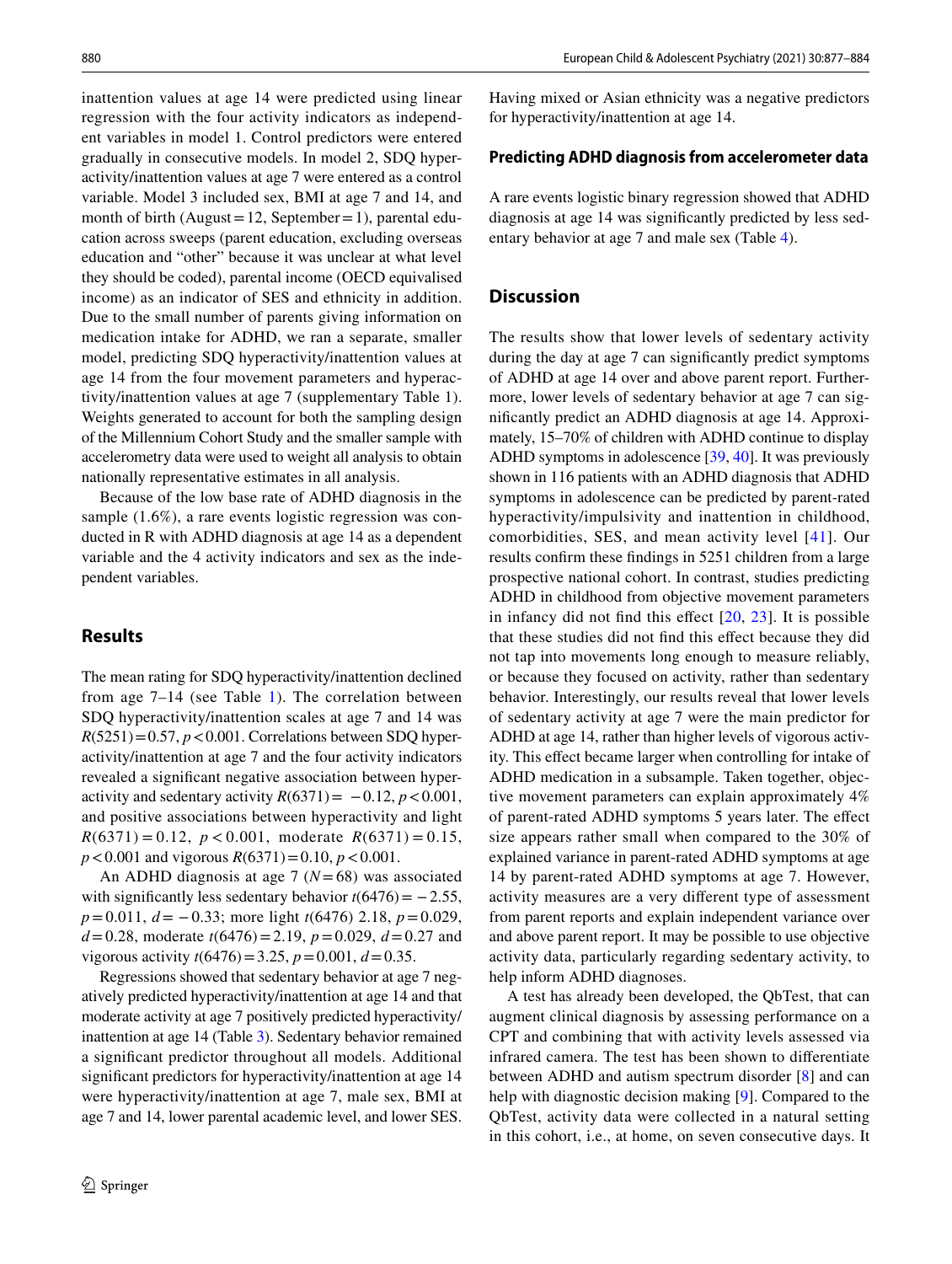<span id="page-4-0"></span>

|  |  |  |  |  | Table 3 Regression models predicting hyperactivity/inattention at age 14 |  |
|--|--|--|--|--|--------------------------------------------------------------------------|--|
|--|--|--|--|--|--------------------------------------------------------------------------|--|

|                        | $R^2$ | $R^2$ change | $\cal F$  | $\, {\bf B}$ | $\rm SE$ | $\mathcal{G}% _{M_{1},M_{2}}^{\alpha,\beta}(\mathcal{M}_{M_{1},M_{2}}^{\alpha,\beta}(\mathcal{M}_{M_{1},M_{2}}^{\alpha,\beta}))$ | $\boldsymbol{t}$ | $\boldsymbol{p}$ | CI low   | CI upper  |
|------------------------|-------|--------------|-----------|--------------|----------|----------------------------------------------------------------------------------------------------------------------------------|------------------|------------------|----------|-----------|
| Model 1                | 0.04  |              | 46.94***  |              |          |                                                                                                                                  |                  |                  |          |           |
| (constant)             |       |              |           | 2.09         | 0.43     |                                                                                                                                  | 4.90             | < 0.001          | 1.25     | 2.92      |
| Activity               |       |              |           |              |          |                                                                                                                                  |                  |                  |          |           |
| Sedentary              |       |              |           | $-0.002$     | 0.001    | $-0.07$                                                                                                                          | $-4.00$          | < 0.001          | $-0.004$ | $-0.001$  |
| Light                  |       |              |           | 0.003        | 0.001    | 0.05                                                                                                                             | 2.64             | 0.008            | 0.001    | 0.005     |
| Moderate               |       |              |           | 0.02         | 0.004    | 0.12                                                                                                                             | 5.04             | $-.001$          | $0.01\,$ | 0.03      |
| Vigorous               |       |              |           | 0.004        | 0.005    | 0.02                                                                                                                             | 0.87             | 0.39             | $-0.005$ | 0.13      |
| Model 2                | 0.34  | $.01***$     | 477.07*** |              |          |                                                                                                                                  |                  |                  |          |           |
| (constant)             |       |              |           | 1.15         | .36      |                                                                                                                                  | 3.19             | 0.001            | 0.44     | 1.85      |
| SDQ Age 7              |       |              |           | 0.55         | $0.01\,$ | 0.55                                                                                                                             | 45.94            | < 0.001          | 0.53     | 0.57      |
| Activity               |       |              |           |              |          |                                                                                                                                  |                  |                  |          |           |
| Sedentary              |       |              |           | $-0.002$     | 0.001    | $-0.04$                                                                                                                          | $-3.12$          | 0.002            | $-0.003$ | $-0.001$  |
| Light                  |       |              |           | < 0.001      | 0.001    | 0.003                                                                                                                            | 0.22             | 0.828            | $-0.001$ | 0.002     |
| Moderate               |       |              |           | 0.01         | 0.004    | 0.07                                                                                                                             | 3.49             | < 0.001          | 0.005    | 0.019     |
| Vigorous               |       |              |           | 0.001        | 0.004    | 0.006                                                                                                                            | 0.37             | 0.72             | $-0.006$ | 0.009     |
| Model 3                | 0.35  | $.004***$    | 159.06*** |              |          |                                                                                                                                  |                  |                  |          |           |
| (constant)             |       |              |           | 3.35         | .48      |                                                                                                                                  | 7.00             | < 0.001          | 2.41     | 4.29      |
| Age 7 SDQ              |       |              |           | 0.52         | 0.01     | 0.52                                                                                                                             | 40.91            | < 0.001          | 0.49     | 0.54      |
| <b>Sex</b>             |       |              |           | $-0.42$      | 0.07     | $-0.09$                                                                                                                          | $-6.56$          | < 0.001          | $-0.55$  | $-30$     |
| Age 7 BMI              |       |              |           | $-0.08$      | 0.02     | $-0.08$                                                                                                                          | $-4.20$          | < 0.001          | $-0.12$  | $-0.05$   |
| Age 14 BMI             |       |              |           | 0.03         | 0.01     | 0.05                                                                                                                             | 2.66             | 0.008            | 0.008    | 0.05      |
| Month of birth         |       |              |           | 0.01         | 0.01     | 0.01                                                                                                                             | 0.87             | 0.382            | $-0.009$ | 0.02      |
| Highest academic level |       |              |           | $-0.12$      | 0.03     | $-0.06$                                                                                                                          | $-4.45$          | < 0.001          | $-0.17$  | $-0.07$   |
| Income                 |       |              |           | $-0.001$     | < 0.001  | $-0.06$                                                                                                                          | 4.39             | < 0.001          | $-0.001$ | < 0.001   |
| Ethnicity              |       |              |           |              |          |                                                                                                                                  |                  |                  |          |           |
| Mixed                  |       |              |           | $-1.15$      | 0.35     | $-0.04$                                                                                                                          | $-3.33$          | 0.001            | $-1.83$  | $-0.47$   |
| Asian                  |       |              |           | $-56$        | 0.14     | 0.05                                                                                                                             | $-4.02$          | < 0.001          | $-0.83$  | $-0.28$   |
| <b>Black</b>           |       |              |           | 0.04         | 0.18     | 0.003                                                                                                                            | 0.22             | 0.823            | $-0.31$  | 0.39      |
| Other                  |       |              |           | 0.18         | 0.28     | 0.008                                                                                                                            | 0.63             | 0.531            | $-0.37$  | 0.73      |
| Activity               |       |              |           |              |          |                                                                                                                                  |                  |                  |          |           |
| Sedentary              |       |              |           | $-0.001$     | 0.001    | $-0.04$                                                                                                                          | $-2.62$          | 0.009            | $-0.003$ | $-0.0003$ |
| Light                  |       |              |           | $-0.001$     | 0.001    | 0.01                                                                                                                             | 0.68             | 0.496            | $-0.001$ | 0.002     |
| Moderate               |       |              |           | 0.01         | 0.004    | 0.03                                                                                                                             | 1.36             | 0.173            | $-0.002$ | 0.01      |
| Vigorous               |       |              |           | 0.003        | 0.004    | 0.01                                                                                                                             | 0.71             | 0.476            | $-0.005$ | 0.1       |

Linear regression models show that all activity levels at age 7, apart from vigorous behavior, signifcantly predict ADHD symptoms at age 14. When controlled for ADHD symptoms at age 7, sex, BMI, SES, month of birth and ethnicity, less sedentary behavior remains as a significant predictor of ADHD symptoms at age 14. Signifcant *p* values are in bold

would be useful to directly compare short activity measures, such as the QbTest, and activity data collected over longer time periods. One important criterion for an ADHD diagnosis is that symptoms have to occur trans-situationally. Activity data collected over a week may give a more accurate picture regarding activity level and may increase sensitivity and specifcity if used for diagnosis. However, activity levels over a long period of time and a short interval in a clinical setting should be compared to see if long measurements are signifcantly diferent. The fnding that sedentary behavior is more important than moderate or high activity to predict symptoms could also be used to enhance the diagnostic value of activity measures. A limiting factor is that actigraphy specifcally targets hyperactivity/impulsivity. Inattentive types might not be identifed using this method and predictions of our models may have been enhanced if only items assessing hyperactivity were used. This may also explain why sex was a signifcant predictor, as females present with the inattentive type more often than males and males meet criteria for the combined type more often than females and tend to display more externalizing symptoms [\[42](#page-7-6)].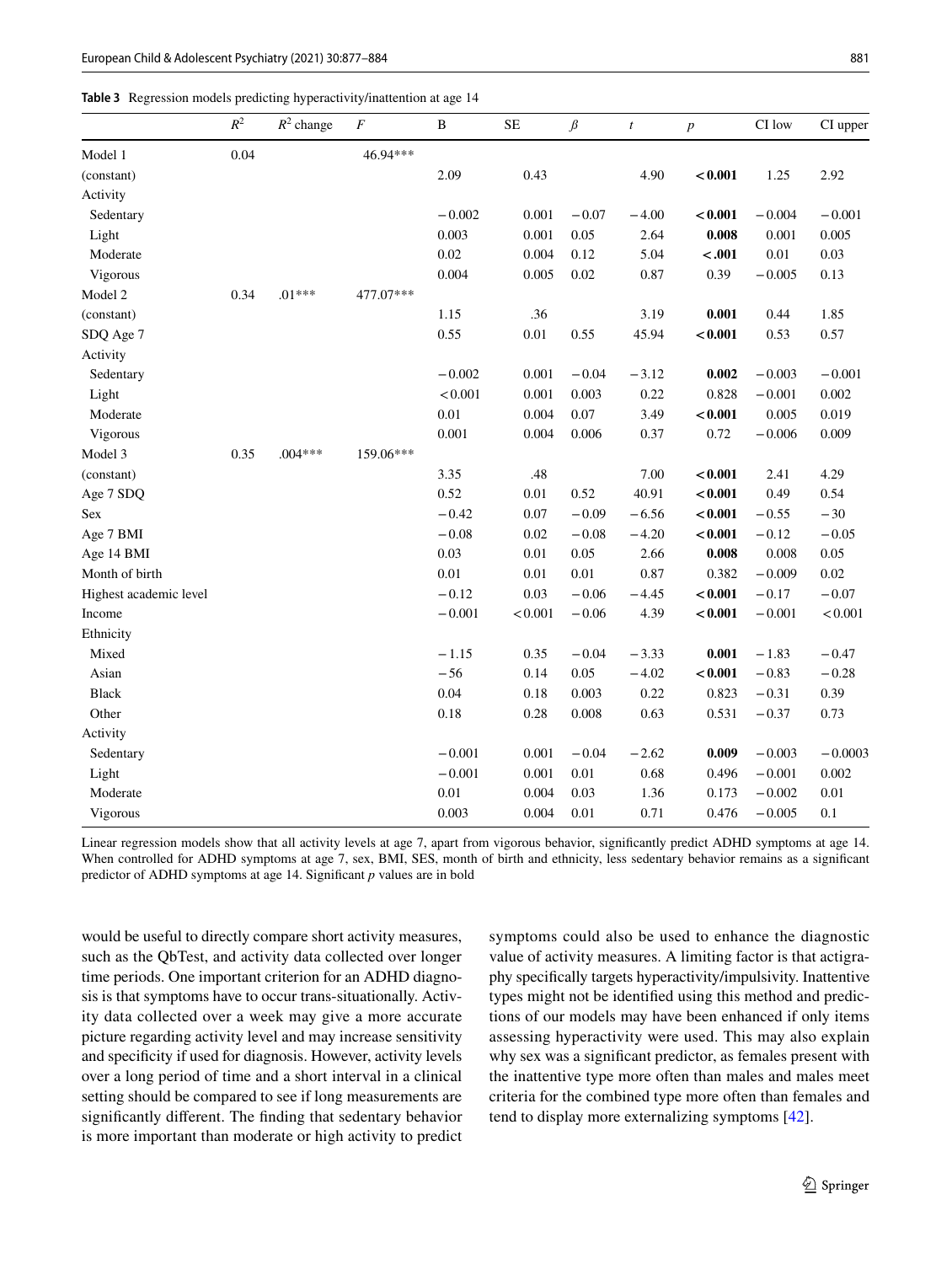<span id="page-5-0"></span>**Table 4** Regression predicting ADHD diagnosis at age 14

|                    | в        | SE    | Z.      | P     |
|--------------------|----------|-------|---------|-------|
| Sedentary activity | $-0.008$ | 0.003 | $-2.13$ | 0.033 |
| Light activity     | $-0.001$ | 0.01  | $-0.13$ | 0.901 |
| Moderate activity  | $-0.01$  | 0.02  | $-0.34$ | 0.736 |
| Vigorous activity  | 0.04     | 0.02  | 1.67    | 0.094 |
| Sex                | $-1.41$  | 0.39  | $-3.63$ | 0.001 |
| Intercept          | 0.03     | 2.58  | 0.01    | 0.99  |

A rare events logistic regression shows that less sedentary behavior and sex are signifcant predictors of an ADHD diagnosis at age 14. Signifcant *p* values are in bold

Other signifcant predictors of hyperactivity/inattention in adolescents were higher parent-reported levels of hyperactivity/inattention at age 7, being male, SES (parent income and academic level), BMI and ethnicity. While childhood ADHD symptom severity as a relevant predictor for adulthood ADHD symptoms has been well established [[41](#page-7-5), [43](#page-7-7)], evidence on the relationship between symptoms of ADHD and SES is somewhat mixed. Some evidence suggests that a lower SES is associated with more symptoms of ADHD [\[44\]](#page-7-8) persistence of ADHD [[41](#page-7-5), [45](#page-7-9), [46](#page-7-10)] and better treatment response [[47\]](#page-7-11), while other evidence indicated that there was no simple predictive relationship between the two [[48](#page-7-12)[–50](#page-7-13)]. Our result showed that both lower parent income and lower academic level signifcantly predicted higher symptoms of ADHD in adolescence. However, the effects were small, particularly for parent income.

Children of mixed and Asian ethnicity had lower parentreported hyperactivity levels than white children. Several studies haves shown that nonwhite children were less likely to be diagnosed with ADHD than white children [[51–](#page-7-14)[54](#page-7-15)], whereas other studies have shown no diferences between black and white children [\[55\]](#page-7-16) or higher rates in black children [[56\]](#page-7-17) but lower rates in Hispanic children in the USA [[57](#page-7-18)]. However, all the above studies were conducted in the USA and a recent study indicated that the diferences between white and black children are likely due to an underidentifcation of ADHD in black children rather than lower prevalence rates, but that Hispanic children were indeed less likely to meet ADHD diagnostic criteria [\[54](#page-7-15)]. One possibility for diferences in parent-rated symptoms is that perception of hyperactivity by the parents is culturally infuenced [\[58,](#page-7-19) [59\]](#page-7-20).

Interestingly, a lower BMI at age 7 predicted hyperactivity/ inattention at age 14, but a higher BMI at age 14 was associated with higher hyperactivity/inattention levels at age 14. ADHD has been associated with disordered eating (problematic eating behavior that does not meet diagnostic criteria) and eating disorders [[60,](#page-7-21) [61\]](#page-7-22). Disinhibited eating behaviors may be related to inattention and deficits in awareness of internal hunger signals [[62\]](#page-7-23). A review concluded that children with ADHD were at increased risk for disordered eating, while adolescents were at increased risk for having and eating disorder or disordered eating [\[61\]](#page-7-22). ADHD has been linked to a higher BMI in adults [\[63\]](#page-7-24) and children from age 9 [\[64](#page-7-25)], but the trajectory of the relationship between BMI and hyperactivity from early childhood to adulthood is not well researched.

Regarding different activity levels at age 7, the data showed that children with an ADHD diagnosis were more active than children without an ADHD diagnosis. This is in line with previous studies  $[11–13, 16, 18, 65–67]$  $[11–13, 16, 18, 65–67]$  $[11–13, 16, 18, 65–67]$  $[11–13, 16, 18, 65–67]$  $[11–13, 16, 18, 65–67]$  $[11–13, 16, 18, 65–67]$  $[11–13, 16, 18, 65–67]$  $[11–13, 16, 18, 65–67]$  $[11–13, 16, 18, 65–67]$  $[11–13, 16, 18, 65–67]$  $[11–13, 16, 18, 65–67]$ . Differences between predominantly inattentive and combined ADHD subtypes were not found [[16](#page-6-15)]. Again, our results show that the main diference lies in sedentary behavior. Children with an ADHD diagnosis spent less time in sedentary behavior than the control group. Moreover, children with an ADHD diagnosis spent more time with moderate activity levels than children without a diagnosis. This fnding was further corroborated by smaller, but significant associations between sedentary and moderate behavior with parent-rated hyperactivity at age 7. Even though higher levels of moderate activity are also related to current and future symptoms of ADHD, it is interesting that the main diference between hyperactive children and children who are not hyperactive, or less so, appears to lie in lower levels of sedentary activity.

A limitation of the current study is that common comorbidities that can afect activity levels, such as tics, could not be taken into account. Moreover, participants who had complete datasets had lower SDQ hyperactivity/inattention scores at age 7 and 14, lower moderate activity levels, and lower income. It is therefore possible that our analyses underestimate the association between hyperactivity/inattention and activity level.

In conclusion, hyperactivity and ADHD diagnosis at age 14 can be signifcantly predicted by objective activity levels at age 7, particularly by lower sedentary activity levels. Measuring sedentary activity levels during waking hours could be further developed to aid in the early identifcation and diagnosing of ADHD.

**Acknowledgements** Open access funding provided by Projekt DEAL.

### **Compliance with ethical standards**

**Conflict of interest** On behalf of all authors, the corresponding author states that there is no confict of interest.

**Open Access** This article is licensed under a Creative Commons Attribution 4.0 International License, which permits use, sharing, adaptation, distribution and reproduction in any medium or format, as long as you give appropriate credit to the original author(s) and the source, provide a link to the Creative Commons licence, and indicate if changes were made. The images or other third party material in this article are included in the article's Creative Commons licence, unless indicated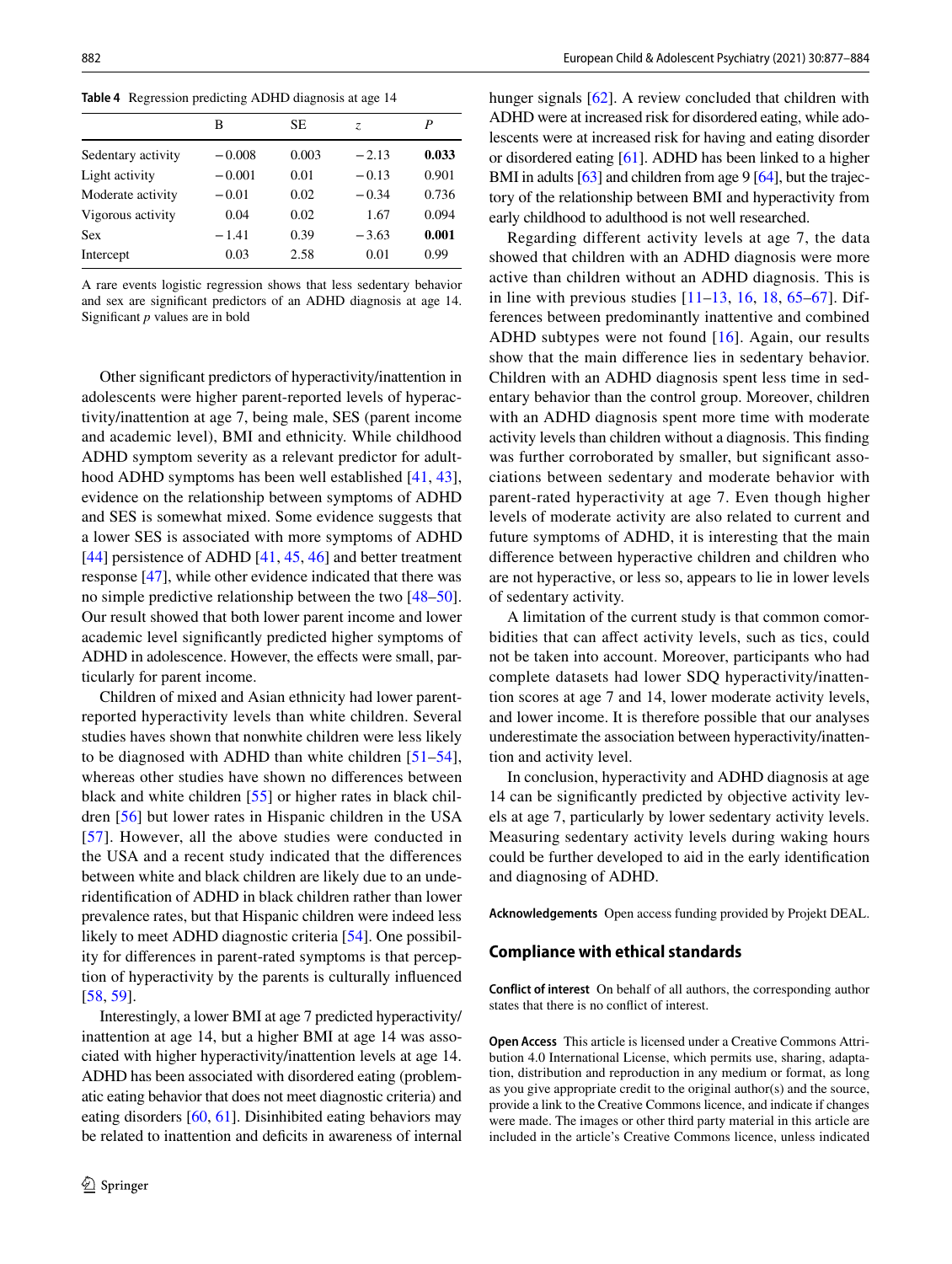otherwise in a credit line to the material. If material is not included in the article's Creative Commons licence and your intended use is not permitted by statutory regulation or exceeds the permitted use, you will need to obtain permission directly from the copyright holder. To view a copy of this licence, visit <http://creativecommons.org/licenses/by/4.0/>.

# **References**

- <span id="page-6-0"></span>1. American Psychiatric Association (2013) Diagnostic and statistical manual of mental disorders: DSM 5, 5th edn. American Psychiatric Association, Washington
- <span id="page-6-1"></span>2. Polanczyk G, de Lima MS, Horta BL, Biederman J, Rohde LA (2007) The worldwide prevalence of ADHD: a systematic review and metaregression analysis. Am J Psychiatry 164(6):942–948
- <span id="page-6-2"></span>3. Goodman DW, Surman CB, Scherer PB, Salinas GD, Brown JJ (2012) Assessment of physician practices in adult attention-deficit/hyperactivity disorder. Prim Care Companion CNS Disord. <https://doi.org/10.4088/PCC.11m01312>
- <span id="page-6-3"></span>4. Hall CL, Valentine AZ, Groom MJ et al (2016) The clinical utility of the continuous performance test and objective measures of activity for diagnosing and monitoring ADHD in children: a systematic review. Eur Child Adolesc Psychiatry 25(7):677–699
- <span id="page-6-4"></span>5. Ogundele MO, Ayyash HF, Banerjee S (2011) Role of computerised continuous performance task tests in ADHD. Prog Neurol Psychiatry 15:8–13
- <span id="page-6-5"></span>6. Vogt C, Shameli A (2011) Assessments for attention-deficit hyperactivity disorder: use of objective measurements. The Psychiatrist 35(10):380–383
- <span id="page-6-6"></span>7. Gilbert H, Qin L, Li DD, Zhang XH, Johnstone SJ (2016) Aiding the diagnosis of AD/HD in childhood: using actigraphy and a continuous performance test to objectively quantify symptoms. Res Dev Disabil 59:35–42
- <span id="page-6-7"></span>8. Groom MJ, Young Z, Hall CL, Gillott A, Hollis C (2016) The incremental validity of a computerised assessment added to clinical rating scales to diferentiate adult ADHD from autism spectrum disorder. Psychiatry Res 243:168–173
- <span id="page-6-8"></span>9. Hollis C, Hall CL, Guo B et al (2018) The impact of a computerised test of attention and activity (QbTest) on diagnostic decisionmaking in children and young people with suspected attention deficit hyperactivity disorder: single-blind randomised controlled trial. J Child Psychol Psychiatry 59(12):1298–1308
- <span id="page-6-9"></span>10. Dane AV, Schachar RJ, Tannock R (2000) Does actigraphy differentiate ADHD subtypes in a clinical research setting? J Am Acad Child Adolesc Psychiatry 39(6):752–760
- <span id="page-6-12"></span>11. Kam HJ, Lee K, Cho SM, Shin YM, Park RW (2011) High-resolution actigraphic analysis of ADHD: a wide range of movement variability observation in three school courses—a pilot study. Healthc Inform Res 17(1):29–37
- <span id="page-6-13"></span>12. Alderson RM, Rapport MD, Kasper LJ, Sarver DE, Kofer MJ (2012) Hyperactivity in boys with attention defcit/hyperactivity disorder (ADHD): the association between deficient behavioral inhibition, attentional processes, and objectively measured activity. Child Neuropsychol 18(5):487–505
- <span id="page-6-10"></span>13. Halperin JM, Matier K, Bedi G, Sharma V, Newcorn JH (1992) Specifcity of inattention, impulsivity, and hyperactivity to the diagnosis of attention-deficit hyperactivity disorder. J Am Acad Child Psy 31(2):190–196
- <span id="page-6-11"></span>14. Boonstra AM, Kooij JJ, Oosterlaan J, Sergeant JA, Buitelaar JK, Van Someren EJ (2007) Hyperactive night and day? Actigraphy studies in adult ADHD: a baseline comparison and the efect of methylphenidate. Sleep 30(4):433–442
- <span id="page-6-14"></span>15. Porrino LJ, Rapoport JL, Behar D, Ismond DR, Bunney WE Jr (1983) A naturalistic assessment of the motor activity of

hyperactive boys. II. Stimulant drug efects. Arch Gen Psychiatry 40(6):688–693

- <span id="page-6-15"></span>16. Dane AV, Schachar RJ, Tannock R (2000) Does actigraphy differentiate ADHD subtypes in a clinical research setting? J Am Acad Child Psy 39(6):752–760
- <span id="page-6-16"></span>17. De Crescenzo F, Licchelli S, Ciabattini M et al (2016) The use of actigraphy in the monitoring of sleep and activity in ADHD: a meta-analysis. Sleep Med Rev 26:9–20
- <span id="page-6-17"></span>18. Halperin JM, Trampush JW, Miller CJ, Marks DJ, Newcorn JH (2008) Neuropsychological outcome in adolescents/young adults with childhood ADHD: profles of persisters, remitters and controls. J Child Psychol Psyc 49(9):958–966
- <span id="page-6-18"></span>19. Abulizi X, Pryor L, Michel G, Melchior M, van der Waerden J, Group EM-CCS (2017) Temperament in infancy and behavioral and emotional problems at age 5.5: The EDEN mother-child cohort. PLoS ONE 12(2):e0171971
- <span id="page-6-20"></span>20. Meeuwsen M, Perra O, van Goozen SHM, Hay DF (2018) Informants' ratings of activity level in infancy predict ADHD symptoms and diagnoses in childhood. Dev Psychopathol 31(4):1255–1269
- 21. Shephard E, Bedford R, Milosavljevic B et al (2019) Early developmental pathways to childhood symptoms of attention-defcit hyperactivity disorder, anxiety and autism spectrum disorder. J Child Psychol Psychiatry 60(9):963–974
- <span id="page-6-19"></span>22. Willoughby MT, Gottfredson NC, Stifter CA, Family Life Project I (2017) Observed temperament from ages 6 to 36 months predicts parent- and teacher-reported attention-deficit/hyperactivity disorder symptoms in frst grade. Dev Psychopathol 29(1):107–120
- <span id="page-6-21"></span>23. Johnson P, Ahamat B, McConnachie A et al (2014) Motor activity at age one year does not predict ADHD at seven years. Int J Methods Psychiatr Res 23(1):9–18
- <span id="page-6-22"></span>24. Gawrilow C, Kühnhausen J, Schmid J, Stadler G (2014) Hyperactivity and motoric activity in ADHD: characterization, assessment, and intervention. Front Psychiatr 5:1–10
- <span id="page-6-23"></span>25. Veenman B, Luman M, Oosterlaan J (2017) Further insight into the efectiveness of a behavioral teacher program targeting ADHD symptoms using actigraphy, classroom observations and peer ratings. Front Psychol 8:1157
- <span id="page-6-24"></span>26. De Crescenzo F, Armando M, Mazzone L et al (2014) The use of actigraphy in the monitoring of methylphenidate versus placebo in ADHD: a meta-analysis. Atten Defc Hyperact Disord 6(1):49–58
- <span id="page-6-25"></span>27. Millenium Cohort Study (2008) Centre for longitudinal studies. Fourth Survey. University of London EoI, London
- <span id="page-6-26"></span>28. Millenium Cohort Study (2015) Centre for longitudinal studies. Sixth Survey. University of London EoI, London
- <span id="page-6-27"></span>29. Connelly R, Platt L (2014) Cohort profle: UK millennium Cohort study (MCS). Int J Epidemiol 43(6):1719–1725
- <span id="page-6-28"></span>30. University of London EoI, Centre for Longitudinal Studies. *Millennium cohort study sixth sweep (Mcs6): technical report.*[https](http://doc.ukdataservice.ac.uk/doc/8156/mrdoc/pdf/mcs6_technical_report.pdf2017) [://doc.ukdataservice.ac.uk/doc/8156/mrdoc/pdf/mcs6\\_techn](http://doc.ukdataservice.ac.uk/doc/8156/mrdoc/pdf/mcs6_technical_report.pdf2017) [ical\\_report.pdf2017](http://doc.ukdataservice.ac.uk/doc/8156/mrdoc/pdf/mcs6_technical_report.pdf2017)*.*
- <span id="page-6-29"></span>31. Goodman R, Meltzer H, Bailey V (1998) The strengths and difficulties questionnaire: a pilot study on the validity of the self-report version. Eur Child Adolesc Psychiatry 7(3):125–130
- <span id="page-6-30"></span>32. Cufe SP, Moore CG, McKeown RE (2005) Prevalence and correlates of ADHD symptoms in the national health interview survey. J Atten Disord 9(2):392–401
- <span id="page-6-31"></span>33. Woerner W, Fleitlich-Bilyk B, Martinussen R et al (2004) The strengths and difficulties questionnaire overseas: evaluations and applications of the SDQ beyond Europe. Eur Child Adolesc Psychiatry 13(Suppl 2):II47–II454
- <span id="page-6-32"></span>34. Achenbach TM (1991) Anual for the child behavior checklist/4–18 and 1991 profle. Department of Psychiatry. University of Vermont, Burlington
- <span id="page-6-33"></span>35. Achenbach TM, Ruffle TM (2000) The Child Behavior Checklist and related forms for assessing behavioral/emotional problems and competencies. Pediatr Rev 21(8):265–271